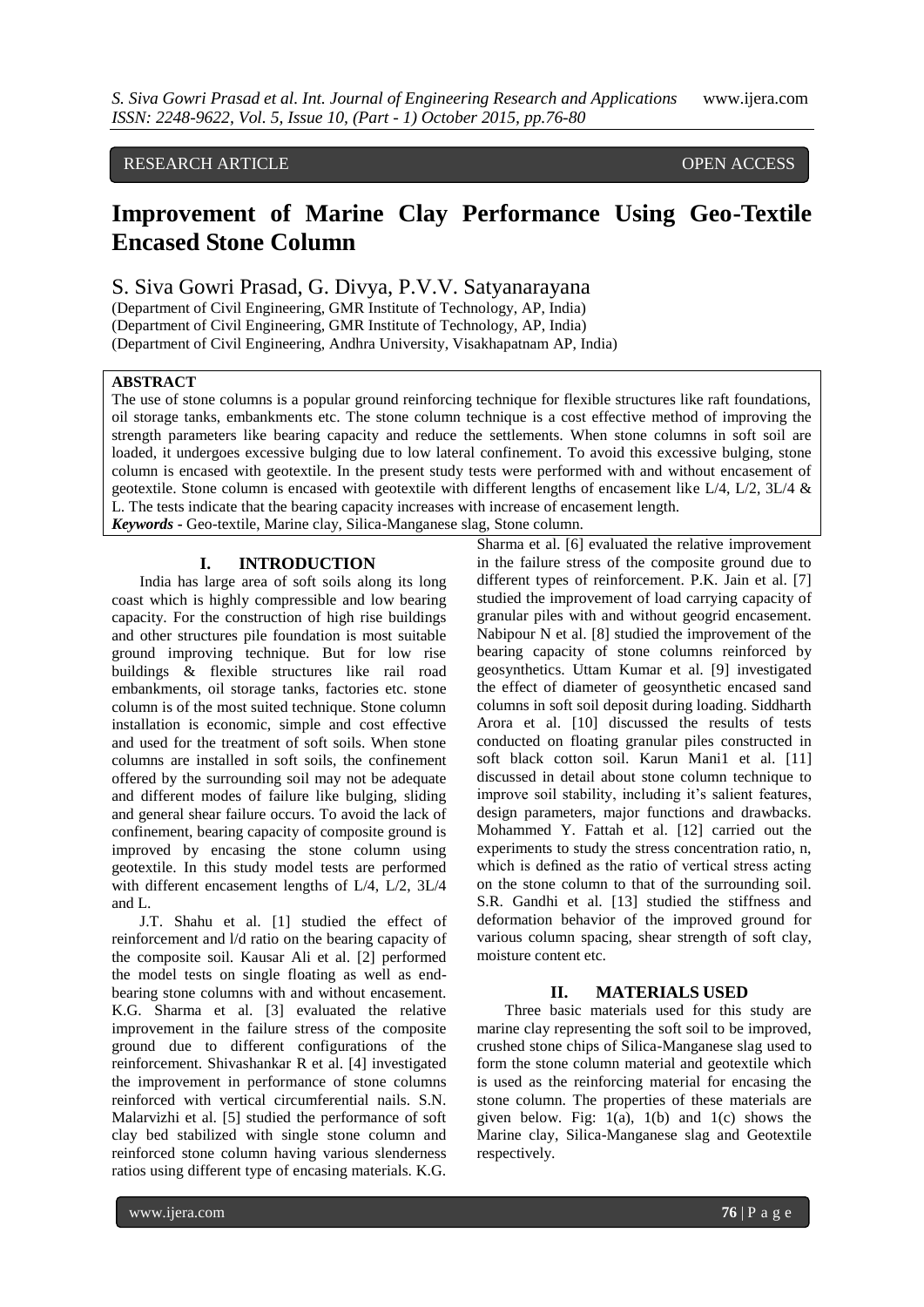#### **2.1 Marine clay**

Marine clay is collected from Visakhapatnam port trust at EQ-3 berth near Gnanapuram road area. The soil is highly compressible inorganic clay. The properties of marine clay are given in Table: 2.1

| Table: 2.1 Properties of Marine clay                             |               |  |  |
|------------------------------------------------------------------|---------------|--|--|
| <b>Property of soil</b>                                          | <b>Values</b> |  |  |
| Liquid limit $(W_I)$                                             | 72.9%         |  |  |
| Plastic limit $(W_P)$                                            | 25.7%         |  |  |
| Plasticity Index $(I_P)$                                         | 47.24%        |  |  |
| Optimum Moisture Content (OMC)                                   | 29.5%         |  |  |
| Maximum Dry Density (MDD)                                        | $1.42$ g/cc   |  |  |
| Soil classification (as per Indian<br>Standard)                  | CH            |  |  |
| Unconfined compressive strength (in<br>kPa) at 35% water content | 30.0          |  |  |
| Specific Gravity                                                 | 2.49          |  |  |

#### **2.2 Silica-Manganese slag**

Silica-Manganese slag is produced during the primary stage of steel **production**. This slag is collected from Sri Mahalaxmi Smelters (PVT) Limited near Garbam (vill), Garividi (mandal), Vijayanagaram (Dt) and the aggregates of sizes between 4.75 mm and 10 mm have been taken for the present study. The properties of Silica-Manganese slag are given in Table: 2.2

|  | Table: 2.2 Physical properties of Silica-Manganese |
|--|----------------------------------------------------|
|  |                                                    |

| мач<br><b>Property</b> | Value |
|------------------------|-------|
| Specific Gravity       | 2.79  |
| Water absorption (%)   | 0.49  |
| Density $(g/cc)$       | 1.88  |

#### **2.3 Sand**

Sand is used as a blanket of 20mm thickness on the clay bed. This sand is sieved from 4.75mm sieve. This is clean river sand collected from Nagavali River, Sankili, Regidi Amadalavalasa (mandal), Srikakulam (Dt).

#### **2.4 Geotextile**

Geotextile used in this study is collected from Ayyappa Geo-textile installers, Lankelapalem, Vishakhapatnam. This sheet is stitched to form the tube for encasing the stone column. Mass of the geotextile is  $100g/m^2$  and Tensile strength is 4.5kN/m.



Fig: 1(a) Marine clay Fig: 1(b) Silica-Manganese slag

Fig: 1(c) Geotextile

#### **III. EXPERIMENTAL STUDY**

Model tests are conducted on plain clay bed, unreinforced stone column and stone column reinforced with geotextile encasement. The procedures used for the preparation of clay bed and stone columns are described in the headings 3.1 to 3.5.

#### **3.1 Preparation of soft clay bed**

The air-dried and pulverized clay sample was mixed with required quantity of water. The moisture content (35%) required for the desired shear strength was determined by conducting several vane shear tests on a cylindrical specimen of 76 mm height and 38 mm diameter. After adding the water to the clay powder it was thoroughly mixed to a consistent paste and this paste was filled in the tank in 50 mm thick layers to the desired height of 200mm by hand compaction such that no air voids are left in the soil. Before filling the soil in the tank, the inner surface of the tank wall was first coated with silicon grease to minimize the friction between soil and the tank wall. For each load test, the clay bed was prepared afresh in the test tank and stone columns were installed in it. After preparation of clay bed, it is left for 24 hours and covered with wet gunny cloth for moisture equalization. The Figure: 2 shows the clay bed prepared in the cylindrical tank used in this study. Test has been conducted on this clay bed of 200mm diameter and 200mm height.



Fig: 2 Preparation of soft clay bed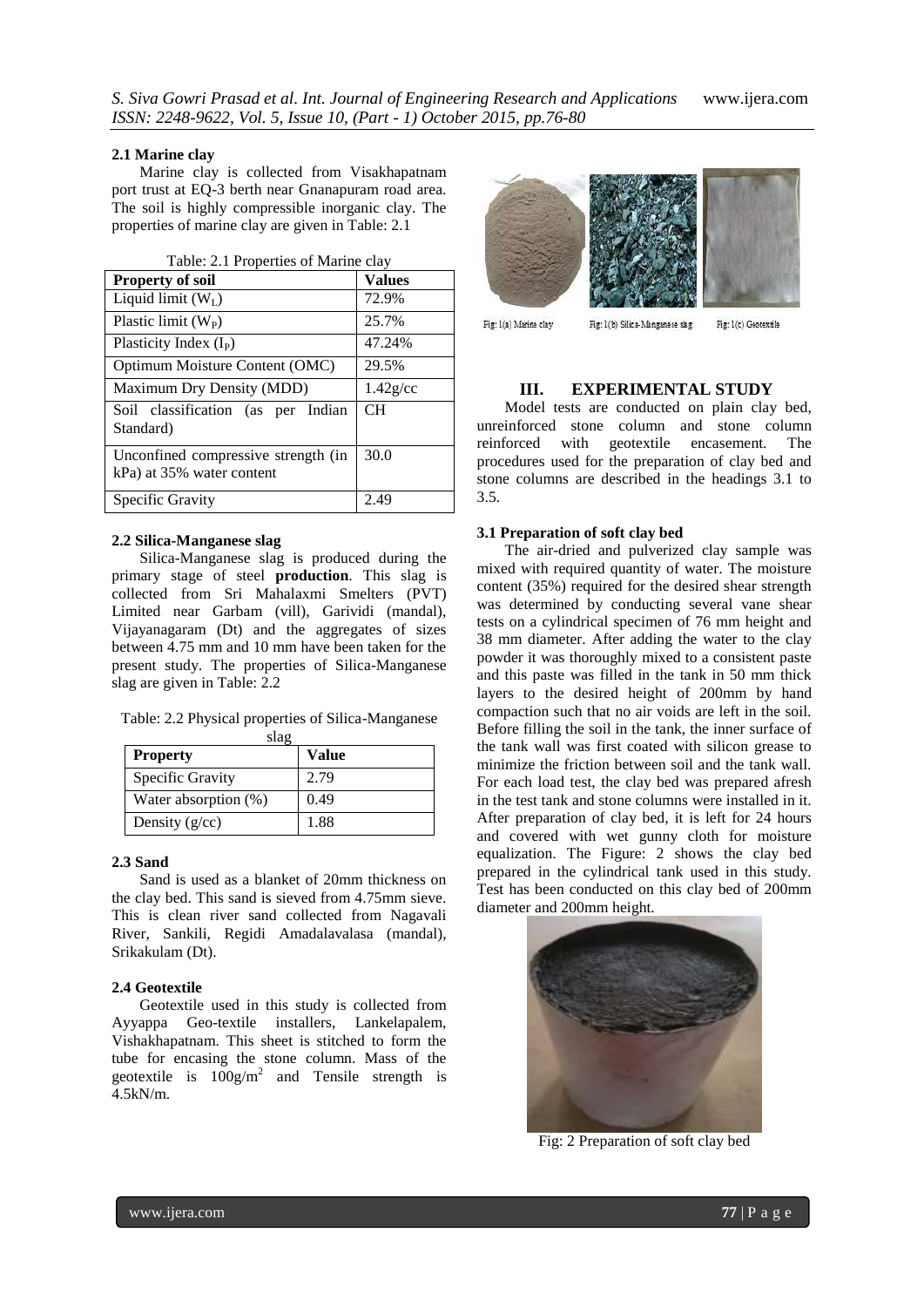#### **3.2 Construction of Stone column**

For ordinary end bearing columns a Perspex pipe having its outer diameter 50 mm (diameter of the stone column) and 1 mm thick was first placed at properly marked centre of the tank's bottom. The inner and outer surface of the casing pipe was properly cleaned off and grease is applied to the outer surface. Around this pipe, clay bed was then filled in the tank in 50 mm thick layers to the desired height by hand compaction such that no air voids are left in the soil. Silica-Manganese slag is used as the coarse aggregate (stone column material) in this study. 5% of water is added to the coarse aggregate to avoid the absorption of water in the clay bed. The stone column was casted in steps by compacting the coarse aggregate chips and withdrawing the casing pipe simultaneously for every 50 mm of depth along the length of column. After compaction of each layer, the pipe is lifted gently to a height such that there will be an overlap of 5mm between the surface of the stone chips and the bottom of the casing pipe. The aggregates were compacted by using a 10 mm diameter steel rod with 10 blows from a height of fall of 100 mm. After compacting each layer, the pipe is lifted such that there will be 5mm overlap between the two layers. After completion of the stone column, the composite soil with the column inside was again left covered with polythene cover for 24 hours to develop proper bonding between the stone chips of the column and the soft soil. Fig: 3(a) shows the clay bed before construction of stone column and Fig: 3(b) shows the clay bed after construction of stone column.

### **3.3 Construction of Stone column with geotextile encasement**

For constructing the stone column with reinforcement, the inner surface of the cylindrical tank is applied with grease and the Perspex pipe having outer diameter of 50mm is cleaned off both the inner and outer surfaces and the grease is applied at the outer surface. The Perspex pipe is placed exactly at the centre of the tank bottom and clay bed is filled around the pipe with layers of 50mm height up to the top of the clay bed. The clay bed is compacted by using wooden hammer with hand compaction such that no air voids are left in the soil. Silica-Manganese slag is used as the stone column material in the present study. The stone column is casted in steps of 50mm layers by compacting each layer by using 10 mm diameter steel rod with 10 blows from a height of fall of 100 mm. After compacting each layer, the pipe is lifted such that there will be 5mm overlap between the two layers.

For constructing the stone column with a reinforcement length of L/4, the process of compacting the stone column is continued up to a length of 3L/4 from the bottom of the tank and the

pipe is taken out. The pipe is encased with the geotextile for a length of L/4 and the pipe is placed in position and then the stone column is casted in steps of 50mm layers by using the above procedure. After completion of the stone column, the tank is covered with a polythene cover and kept it for 24 hours. The same procedure is followed for different lengths of stone column like L/2, 3L/4, L.



Fig: 4 Stone column with encasement

#### **3.4 Stone column testing**

After construction of stone column, load was applied through the 12 mm thick perspex circular footing having diameter double the diameter of the stone column (10cm) which represents 25% area replacement ratio. Models were subjected to straincontrolled compression loading in a conventional loading frame at a fast rate of settlement of 0.24mm/min to ensure undrained condition up to a maximum footing settlement of 20 mm. The applied load on footing was observed by a proving ring at every 1 mm settlement. A complete test set up arrangement is shown in fig: 5(a) and fig: 5(b) shows the schematic view of stone column with loading arrangement.



Fig: 5(a) Test setup arrangement Fig: 5(b) Schematic view of stone column

#### **3.5 Post test analysis**

After completion of the test, the Silica-Manganese slag chips from the column were carefully picked out and a thin paste of Plaster of Paris was poured into the hole and kept it for 24 hours to get the deformed shape of the column. The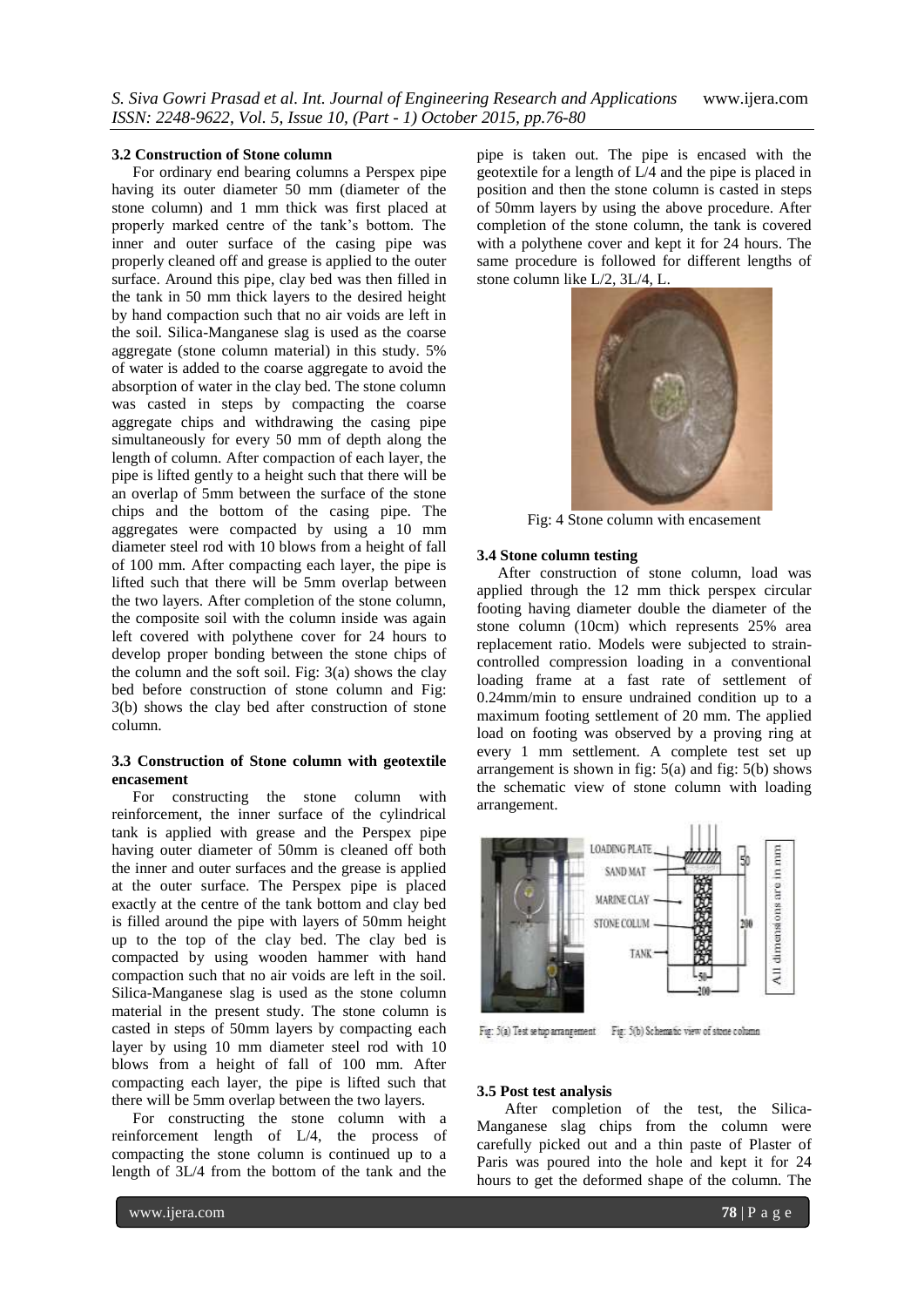soil outside the stone column was carefully removed and the hardened Plaster of Paris is taken out and the deformation properties are studied.

#### **IV. RESULTS AND DISCUSSIONS**

Tests were conducted on Plain Clay bed, Clay bed with unreinforced Stone column, Clay bed with stone column for an encasement length of L/4, L/2, 3L/4 and L. The ultimate load carrying capacity & settlement is determined by drawing a double tangent to load settlement curve. Figure: 6 shows the results obtained by conducting the different model tests in laboratory.

Inclusion of stone column increased the load carrying capacity of the soil. The ultimate load carrying capacity of the unreinforced stone column is increased by 50% as compared with clay bed.

The load carrying capacity of stone column having different encasement lengths of L/4, L/2, 3L/4, L has increased by 15.6%, 29.4%, 37.2% and 43.1% respectively as compared with that of stone column alone.

When the clay bed is improved with unreinforced stone column the settlement decreased from 7.5mm to 7mm. When the stone column is reinforced with different lengths of L/4, L/2, 3L/4 and L, the settlement decreased to 6.8mm, 6.2mm, 5mm and 4mm respectively.



Fig: 6 Load-Settlement curves of clay bed and stone columns having different encasement lengths

| Table: 4.1. Ultimate load vs Settlement values for |  |
|----------------------------------------------------|--|
| different test conditions                          |  |

| unierent test conditions                                                   |      |                  |  |  |  |
|----------------------------------------------------------------------------|------|------------------|--|--|--|
| <b>Test condition</b>                                                      | Load | <b>Settlemen</b> |  |  |  |
|                                                                            | (kg) | t(mm)            |  |  |  |
| Plain Clay bed                                                             | 34   | 7.5              |  |  |  |
| Clay bed with<br>unreinforced Stone<br>column                              | 51   | 7.0              |  |  |  |
| Clay bed with stone<br>column for<br>an<br>encasement length of L/4        | 59   | 6.8              |  |  |  |
| Clay bed with stone<br>column for<br>an<br>encasement length of $L/2$      | 66   | 6.2              |  |  |  |
| Clay bed with stone<br>column for<br>an<br>of<br>encasement length<br>3L/4 | 70   | 5                |  |  |  |
| Clay bed with stone<br>column for<br>an<br>encasement length of L          | 73   | 4                |  |  |  |

### **V. BULGING ANALYSIS**

When the clay bed is reinforced with stone column, the bearing capacity of soft soil is increased and the bulging is decreased. When the clay bed is improved with unreinforced stone column, the maximum bulging of 1.5cm occurs at a depth of D/2. When the stone column is reinforced with geotextile, the bulging is decreased compared to the ordinary stone column. When the stone column is reinforced with different lengths of L/4, L/2, 3L/4 and L, the maximum bulging of 1.0cm, 0.9cm, 0.68cm and 0.3cm were found respectively and the bulging occurs at depth just below the reinforcement depth. When stone column is loaded in soft soil, bulging occurs due to lack of confinement. Fig: 7 shows the bulging of deformed stone columns of different encasement lengths.